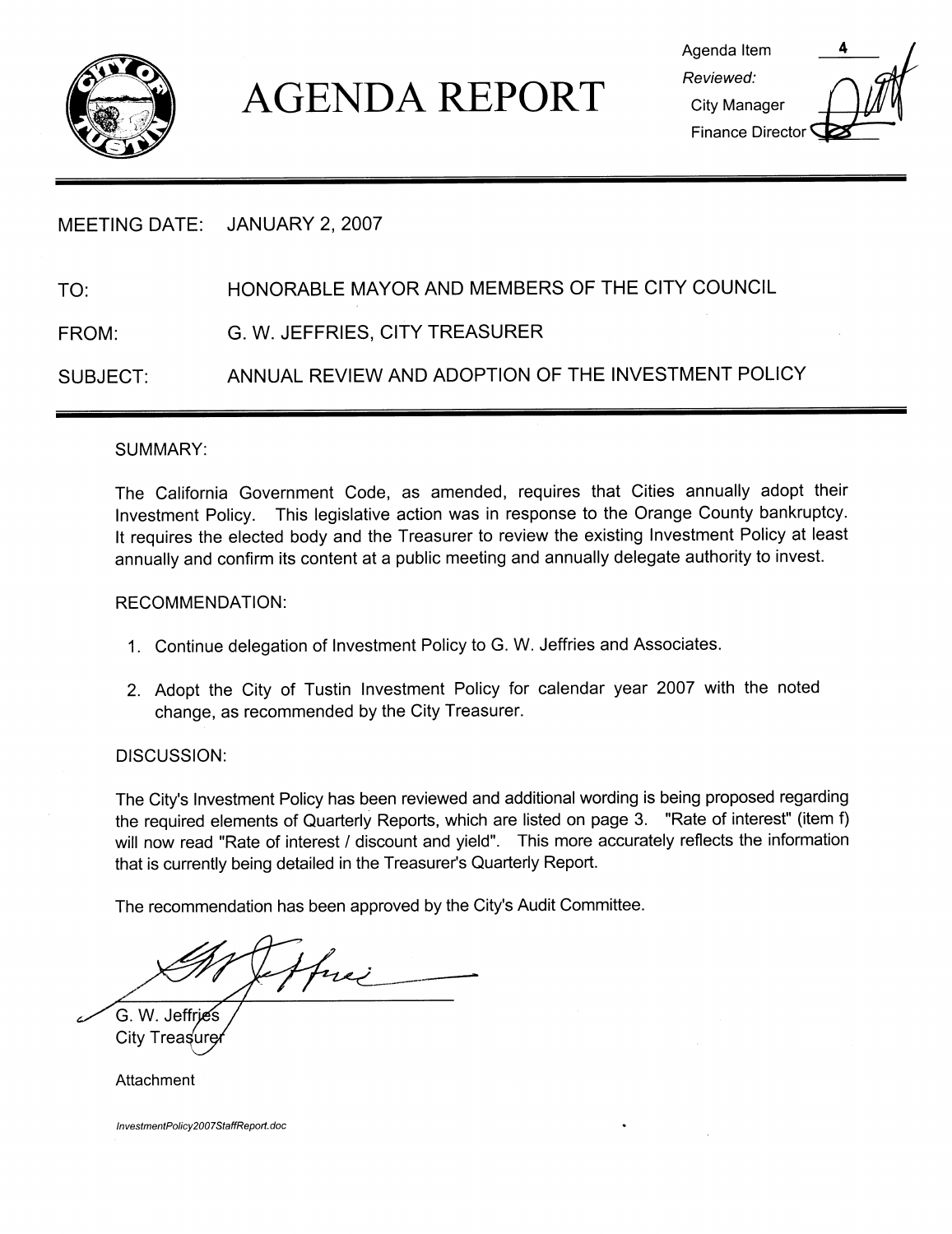

Finance Department

## **City of Tustin**

300 Centennial Wav **Tustin, CA 92780** 

> Director (714) 573-3061

> Secretary (714) 573-3060

## CITY OF TUSTIN STATEMENT OF INVESTMENT POLICY

**Water Billing** (714) 573-3075

FAX (714) 832-0825

## **I. GENERAL**

## PURPOSE

This statement is intended to provide guidelines for the investment of the City's temporary idle cash, and to outline the policies for maximizing the efficiency of the City's Cash Management System. The ultimate goal is to enhance the economic status of the City while protecting its pooled cash. It is the intent of the City Council that all deposit and investment activities authorized by this policy shall be at the sole discretion of the City Treasurer as to selection and appropriateness

## **SCOPE**

It is intended that this policy cover all funds and investment activities under the direct authority of the City

## OBJECTIVE

**ОВЈЕСТІ**<br>The City's<br>and rever Cash Management System is designed to monitor and forecast expenditures and revenues, thus enabling the City to invest funds to the fullest extent possible. The City investments meet the criteria established for safety and availability. The investment portfolio will be diversified to avoid incurring unreasonable risks regarding specific security types or individual financial institutions.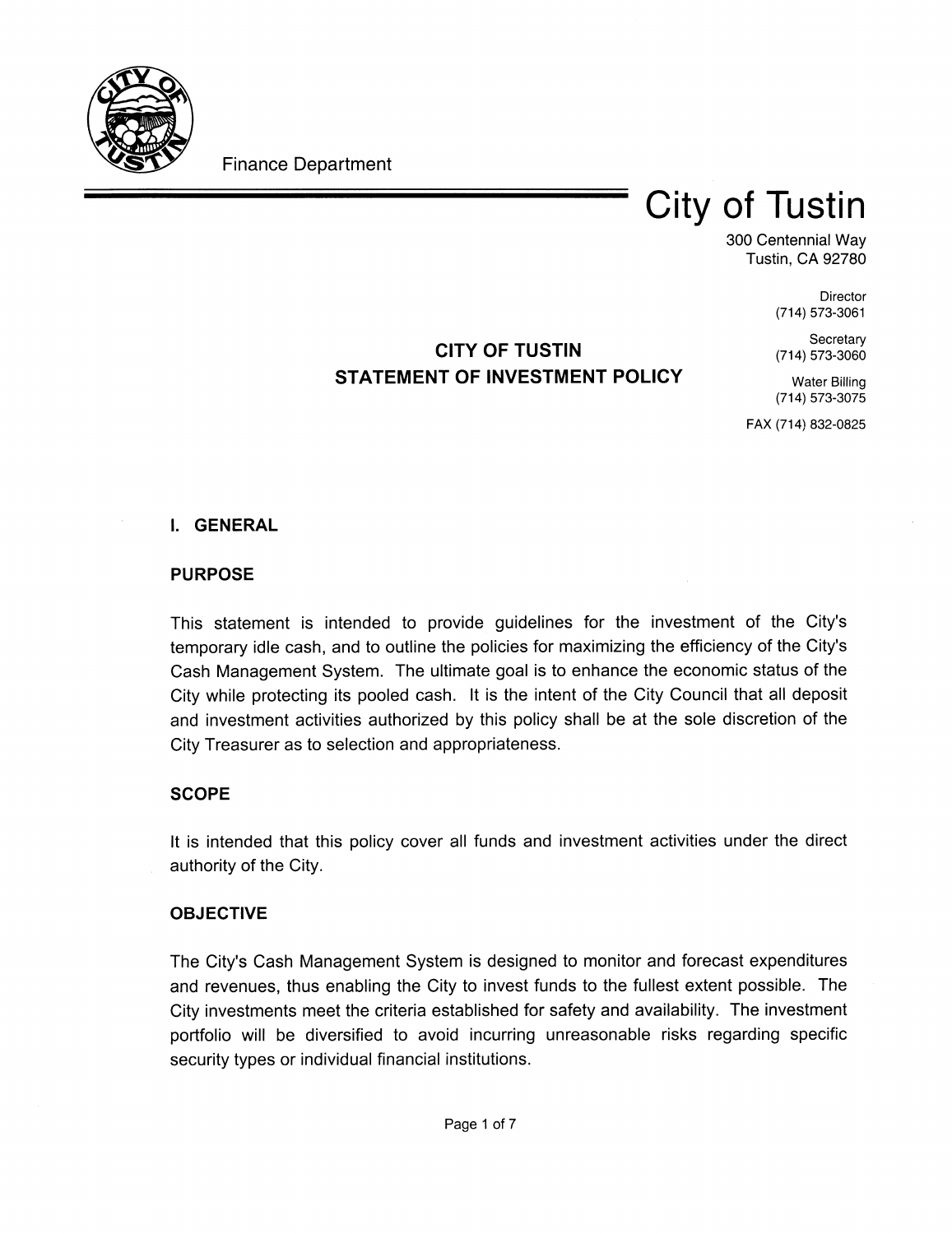#### **POLICY**

The City of Tustin operates its temporary pooled idle cash investments under the prudent man rule (Civil Code Sec. 2261, et seq. and Government Code Section FOLICY<br>The City of Tustin operates its temporary pooled idle cash investments under the<br>prudent man rule (Civil Code Sec. 2261, et seq. and Government Code Section<br>53600.3). The prudent man rule states, in essence, that "i benefit of another, a trustee shall exercise the judgment and care, under the circumstances then prevailing, which men of prudence, discretion and intelligence exercise in the management of their own affairs...." This affords the City a broad spectrum of investment opportunities so long as the investment is deemed prudent and allowable under current legislation of the State of California Government Code Section 53600 et seq.) and the guidelines established by the following prioritized criteria for selecting investments

1. Safety. It is the primary duty and responsibility of the City, City Council, City Treasurer and Director of Finance at all times to protect, preserve and maintain intact the principal placed in trust with the City on behalf of the citizens of the community.

**2.** Availability. An adequate percentage of the portfolio shall be maintained in liquid, short-term securities which can be converted to cash as necessary to meet disbursement requirements

**3.** Yield. Yield is to be a consideration only after the basic requirements of adequate safety and availability have been met

Legal Investment Authority. Temporarily idle monies shall be invested in accordance with State and local laws and regulations and this Statement of Investment Policy.

**Statement of Investment Policy.** Each year after review and report by the Audit Committee, the Treasurer shall submit to the City Council a proposed Statement of Investment Policy for Council consideration and adoption as submitted, or as revised by the City Council

Cash Purchase Only. All securities shall be purchased on a delivery vs payment (DVP) basis only. Securities shall not be purchased on margin, credit or for other than full cash payment and shall not be pledged as collateral

**Reverse Repurchase Agreements.** Funds shall not be invested directly in reverse repurchase agreements

Selling Securities Prior to Maturity. Generally, losses will be acceptable on a sale before maturity if the reinvested proceeds will earn income with a present value greater than the present value of the income that would have been generated by the old investment, considering any capital loss or foregone interest on the original investment.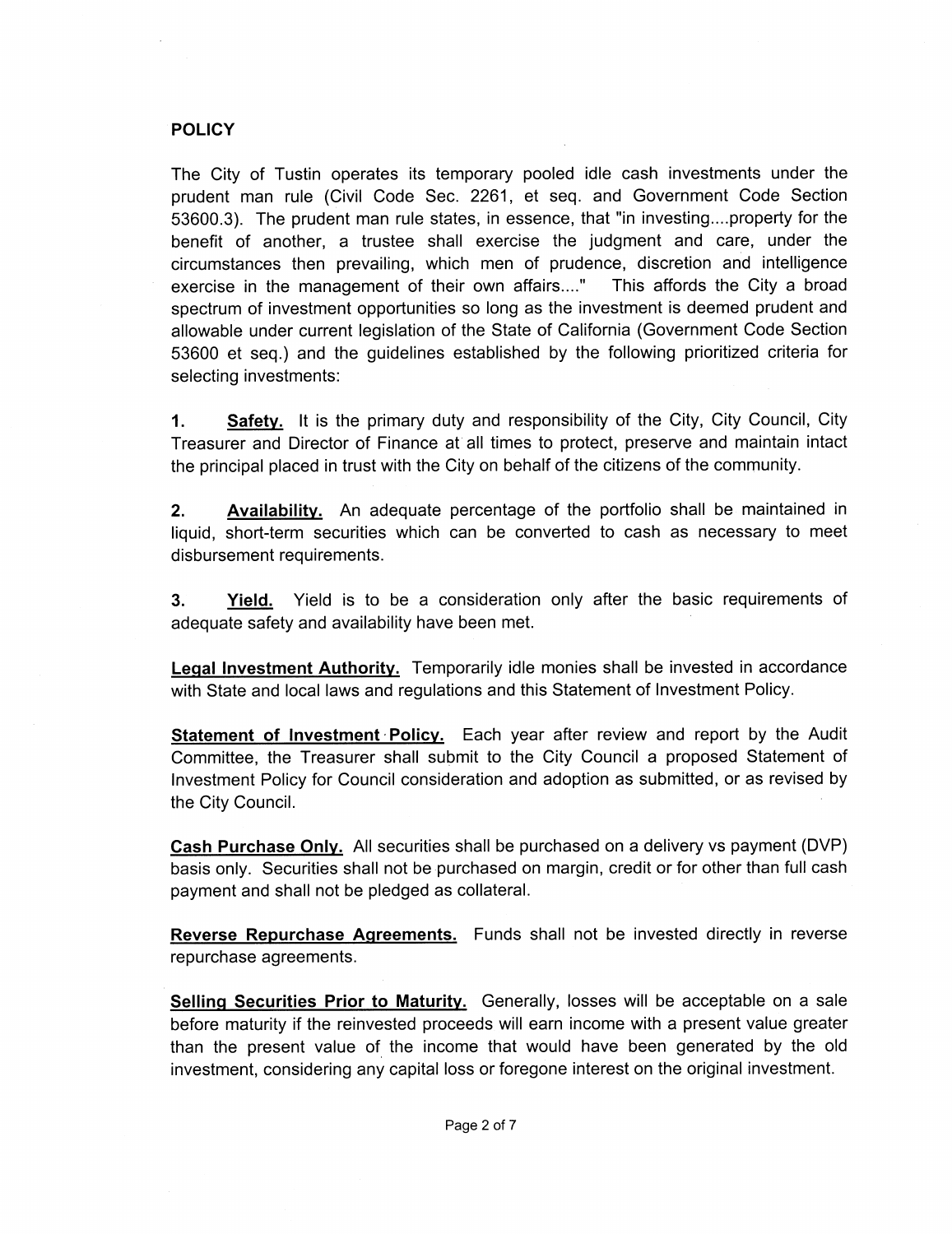Performance Standards. The investment portfolio will be designed to obtain a marketaverage rate of return during budgetary and economic cycles, taking into account the **Performance Standards.** The investment portfolio will be designed to obtain a market-average rate of return during budgetary and economic cycles, taking into account the City's investment risk constraints and cash flow ne City's investment risk constraints and cash flow needs. The market-average rate of return is defined as the U.S. Treasury security yield which most closely matches the portfolio's weighted average maturity (WAM) as stated on the monthly investment report, using a 12-month moving average.

Quarterly Reports. The Treasurer shall render a quarterly report to the City Council, City Manager and internal and external auditors, which states its relationship to the Statement of Investment Policy. Sample attached, Exhibit I.

Required elements of the quarterly report are as follows

- a Type of investment
- b. Institution.
- c. Date of maturity.
- d. Par value.
- e. Amount of deposit or cost of the security.
- f. Rate of interest /discount and yield.
- Statement relating the report to the Statement of Investment Policy
- g.<br>h. Statement that there are sufficient funds to meet the next 6 months' obligations
- i. The current book value.
- The current market value
- j.<br>k. Average portfolio life.
- I. Average portfolio yield.
- m. Current treasury yield that most closely matches average portfolio life.

Frequency of the State Treasurer's Local Agency Investment Fund (LAIF) or other qualified<br>funds shall be accepted in lieu of subparagraphs athrough Ito support City deposits in<br>the funds shall be accepted in lieu of subpar the funds. The Treasurer also shall render a monthly report of investment transactions. Sample attached, Exhibit II.

II. GUIDELINES. The following directions and limitations are established hereby to direct and control investment activities in such <sup>a</sup> manner that above statedgoals are achieved

Delegation of Authority. California Government Code, Section 53607 provides the authority for the legislative body of the local agency to invest funds of the local agency or to delegate that full responsibility to the Treasurer of the local agency. Under City of Tustin Ordinance No. 832, the City Council has authorized the City Treasurer to invest City funds in accordance with California Government Code Section 53600, et. seq.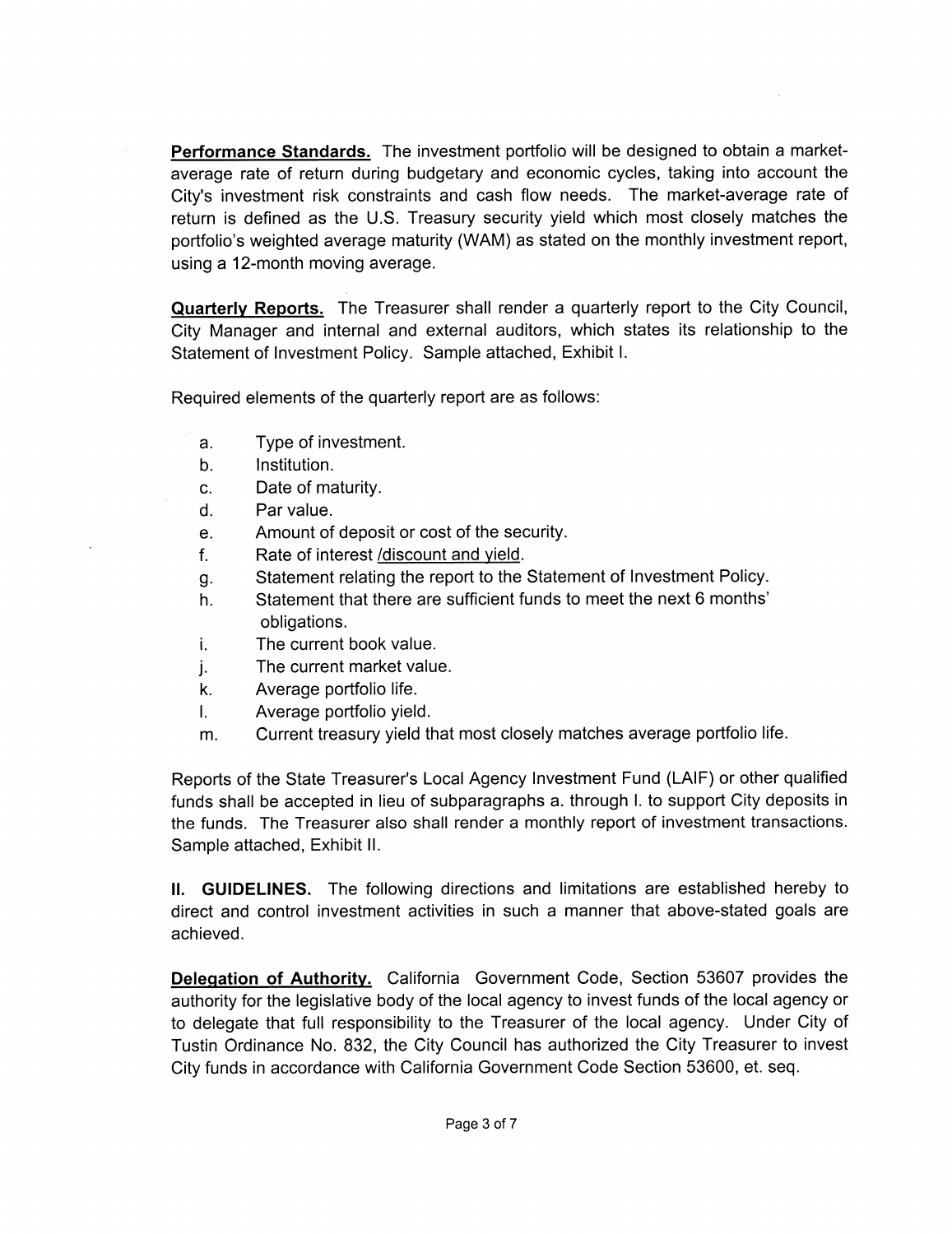Ethics and Conflicts of Interest. The City Treasurer shall refrain from personal business activity that could conflict with proper execution of the investment program or which could impair the ability to make impartial investment decisions. The City Treasurer is governed by Government Code Section 1090 et. seq.; the Political Reform Act of 1974 regarding disclosure of material financial interests; disqualification Treasurer is governed by Government Cc<br>Act of 1974 regarding disclosure of<br>requirements and the City's gift regulation.

Investment Transactions. Every investment transaction shall be reviewed, authorized and documented by the Treasurer

and documented by the Treasurer.<br><mark>Pooled Cash.</mark> Wherever practical, the City's cash shall be consolidated into one bank<br>account and invested on a pooled basis. Interest earnings shall be allocated according account and invested on a pooled basis Interest earnings shall be allocated according Pooled Cash. Wherever practical, the account and invested on a pooled basis<br>to each fund's cash balance as required.

Competitive Bids and Offers. Purchase and sale of securities shall be made on the basis of documented competitive offers and bids whenever practical. Documented opinions of reasonableness are acceptable substitutes if necessary

Cash Forecast. The cash flow for the City shall be analyzed with the receipt of revenues and maturity of investments scheduled so that adequate cash will be available to meet disbursement requirements

Investment Limitations. Security purchases, deposits and holdings shall be include only the following

- maintained with statutory limits imposed by the California Government Code and shall<br>include only the following:<br>a. Negotiable certificates of deposit (NCDs). As authorized by California<br>Government Code Section 53601.(h), a. Negotiable certificates of deposit (NCDs). As authorized by California<br>Government Code Section 53601.(h), Treasurer may purchase such NCDs of global banks only with highest short-term ratings.
- b. Prime quality Commercial Paper, highest letter and numerical short term debt Government Code Section 53601.(h), Treasurer may purchase such NCDs of<br>global banks only with highest short-term ratings.<br>Prime quality Commercial Paper, highest letter and numerical short term debt<br>ratings by Moody's or S ratings by Moody's or Standard and Poors, A1 or P1 or equivalent; but not to exceed twenty-five (25) percent of invested funds at the time of purchase and limited to a maximum maturity of ninety (90) days. Average weighted maturity shall not exceed 31 days if Commercial Paper exceeds fifteen (15) percent of total portfolio assets exceed twenty-five (25) percent of invested funds at the time of purchase and<br>
limited to a maximum maturity of ninety (90) days. Average weighted maturity<br>
shall not exceed 31 days if Commercial Paper exceeds fifteen (15)
- Government Code section 53601 et seq. if in the judgment of the Treasurer, they meet MTA of US&C suggested due diligence standards, or are rated in the highest category by a nationally recognized rating service.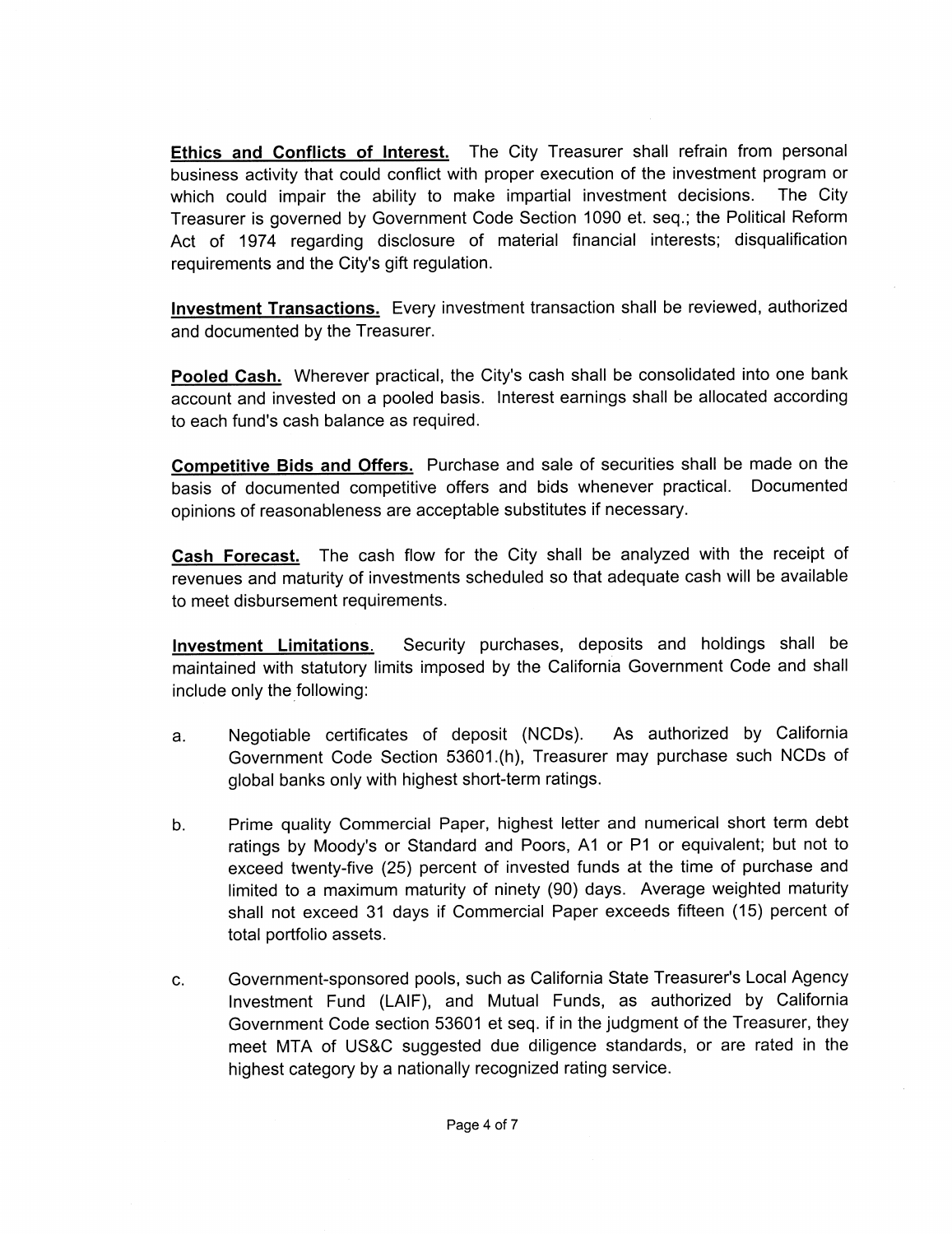- d. Commercial Bank Time Drafts (Bankers Acceptances), highest letter and Commercial Bank Time Drafts (Bankers Acceptances), highest letter and<br>numerical short term debt ratings by Moody's or Standard and Poors, A1 or P1 or<br>equivalent; but not in excess of twenty-five (25) percent of invested fu numerical short term debt ratings by Moody's or Standard and Poors, A1 or P1 or equivalent; but not in excess of twenty-five (25) percent of invested funds at the time of purchase with a maximum maturity of one hundred and eighty (180) days.
- e. Corporate notes of a maximum maturity of five (5) years remaining to stated final<br>maturity, issued by corporations organized and operating within the U.S. or by depository institutions licensed by the U.S. or any State, and operating within the U.S. or by depository institutions licensed by the U.S. or any State, and operating within the U.S. Notes eligible for investment under th U.S. Notes eligible for investment under this subdivision shall have a long term debt rating of AA or its equivalent by Moody's or Standard and Poors. Purchases may not exceed ten (10) percent of invested funds at the time of purchase.
- f. Municipal Securities. If appropriate, City Treasurer may invest in City obligations, as well as other suitable local and State of California securities. Such investments of other than City securities shall be rated not less than A by Municipal Securities. If appropriate, City Treasurer may invest in City obligations,<br>as well as other suitable local and State of California securities. Such<br>investments of other than City securities shall be rated not les exposure to a single issuer shall not exceed 10% for State of California securities and 5% for all other local agency securities.
- g Federal Agency bonds or notes, but not in excess of fifty (50) percent of invested funds at time of purchase with a maximum maturity of five (5) years remaining to stated final maturity
- h.  $U.S.$  Treasury securities not exceeding five  $(5)$  years to final maturity.
- i. Investment Contracts. Bond proceeds may be placed in investment contracts if authorized by borrowing documents. Guarantors of such contracts shall have at least an AA rating by two major investment services. Contracts shall contain market value protection in case of downgrading by including delivery of cash or Treasury securities, at the election of the City.
- Treasury securities, at the election of the City.<br>j. Mutual Funds. Money market mutual funds as permitted by California<br>Government Code 53601(k) are authorized if deemed appropriate by the Matalah Fanas. Money manter matalah langu api permitted by calibride<br>Government Code 53601(k) are authorized if deemed appropriate by the Treasurer after due diligence similar to Investment Limitations (subparagraph c).
- k. Repurchase Agreements. Repurchase agreements, including those under bank sweep account arrangements, as permitted by California Government Code Treasure<br>Repurcha<br>sweep a<br>53601(i)<br>similar to 53601(i) are authorized if deemed appropriate by Treasurer after due diligence similar to Investment Limitations subparagraphs a. and c.

Liquidity. The marketability (salability) of a security shall be considered at the time of purchase since the security may have to be sold at a later date to meet an unanticipated cash demand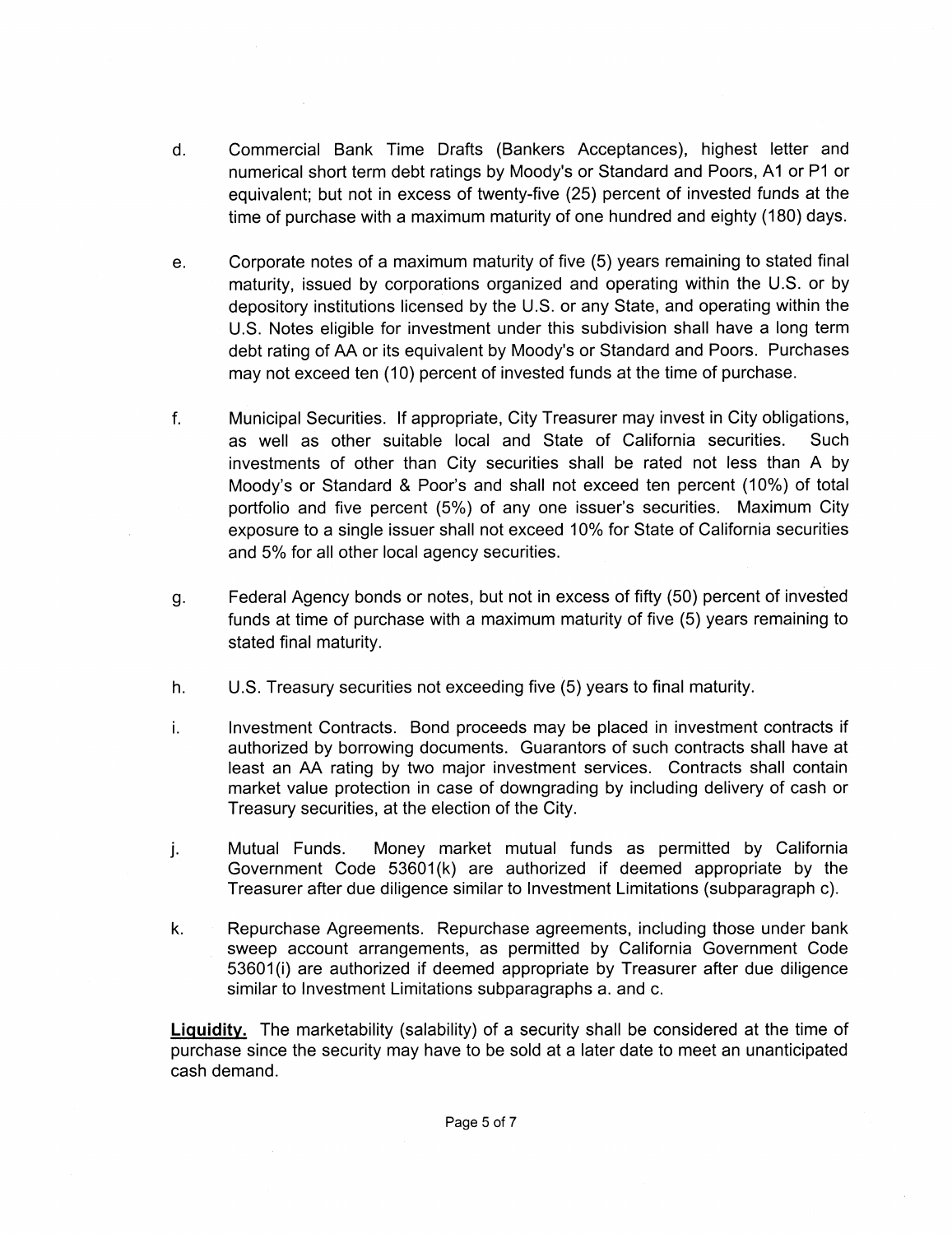Maturity Limitations. As a general rule, intermediate-term maturities shall not represent a significant percentage of the total portfolio. Unless previously authorized by City Council, no investment may have a term final stated maturity longer than five (5) years. At the time of purchase, holdings with maturities greater than one (1) year shall not exceed thirty-five (35) percent of the total portfolio.

Collateral. Collateral requirements are addressed in California Government Code Section 53652 All active and inactive deposits must be secured at all times with eligible securities in securities pools pursuant to Sections 53656 and 53657 Eligible securities held as collateral shall have a market value in excess of the total amount of all deposits of <sup>a</sup> depository as follows

--government securities at least 110 percent.

--mortgage backed securities, at least 150 percent.

Authorized Broker/Dealers. Investments shall be transacted only through Authorized Broker/Dealers which have been reviewed and approved by the Treasurer for reliability, credit worthiness and trustworthiness

Diversification. The portfolio shall consist of various types of securities approved by statute and this Statement of Investment Policy, as well as varied issuers and maturities.

Safekeeping. Securities purchased from broker/dealers shall be held in third party **Diversification.** The portfolio shall consist of various types of securities approved by statute and this Statement of Investment Policy, as well as varied issuers and maturities. **Safekeeping.** Securities purchased from trustee designated by the Treasurer. Said securities shall be held in the name of the City with the trustee executing agreements and confirmations of investment transactions as directed by the City Treasurer

III. STRATEGY. Strategy refers to the plan to manage financial resources in the most advantageous manner

**Economic Forecasts.** The Treasurer periodically may obtain economic forecasts from economists and financial experts through bankers and brokerldealers in order to assist in the formulation of investment plans

Implementing Investment Strategy. The Treasurer shall execute investment transactions which conform to current and anticipated cash requirements, interest rate trends, and stated investment strategy.

**Relationships.** The Treasurer shall maintain a close working relationship with the departments of the City to anticipate and accommodate disbursements of City funds For liquidity planning purposes, Department Heads shall apprise the Treasurer when large expenditures (over  $$500,000$ ) are anticipated.

Preserve Portfolio Value. The Treasurer shall develop an investment strategy that maintains earnings consistent with defined Preserve Portfolio Value. The Treasu<br>maintains earnings consistent with def<br>preserves the value of the City's portfolio.